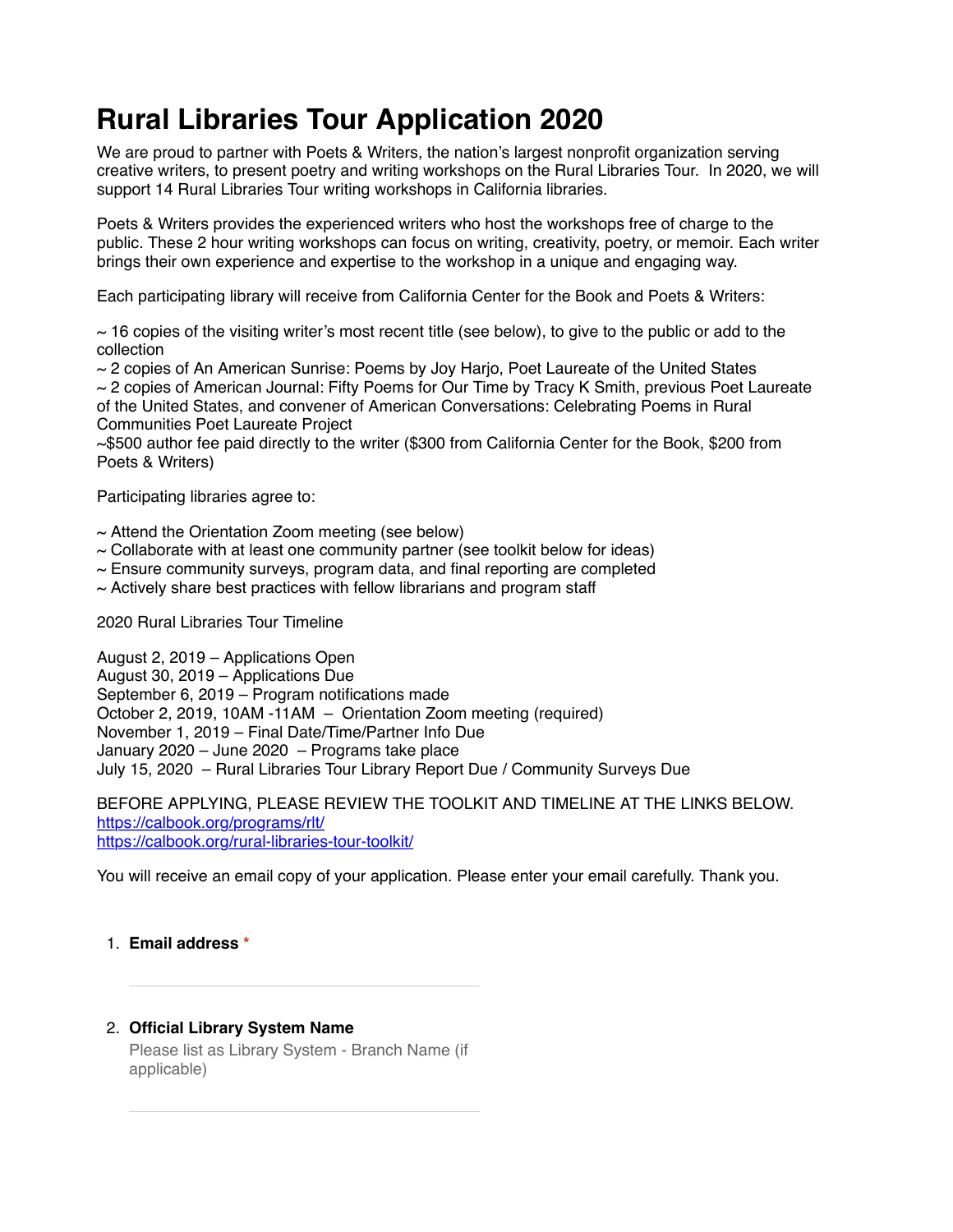#### 4. **Program Coordinator Name**

Please select ONE person to serve as your primary Program Coordinator. Enter as First Last.

#### 5. **Program Coordinator Title**

#### 6. **Program Coordinator Phone**

Please enter your direct line or cell phone.

#### 7. **Library/Branch Facebook Link**

Please list as the short link only, not the full URL. Example: @CaliforniaCenterForTheBook

#### 8. **Library/Branch Instagram Link**

Please list as the short link only, not the full URL. Example: @CaliforniaCenterForTheBook

#### 9. **Previous Rural Libraries Tour Participation**

How many times has your library participated in the Rural Libraries Tour program? *Mark only one oval.*



#### 10. **Orientation Zoom Meeting Attendance**

The required Rural Libraries Tour Orientation will be held via Zoom on October 2, 2019, 10AM -11AM. Will you be able to attend (can attend by desktop, laptop, or smartphone for video)? *Mark only one oval.*

| $( )$ YES    |  |  |
|--------------|--|--|
| $( )$ NO     |  |  |
| $( )$ Other: |  |  |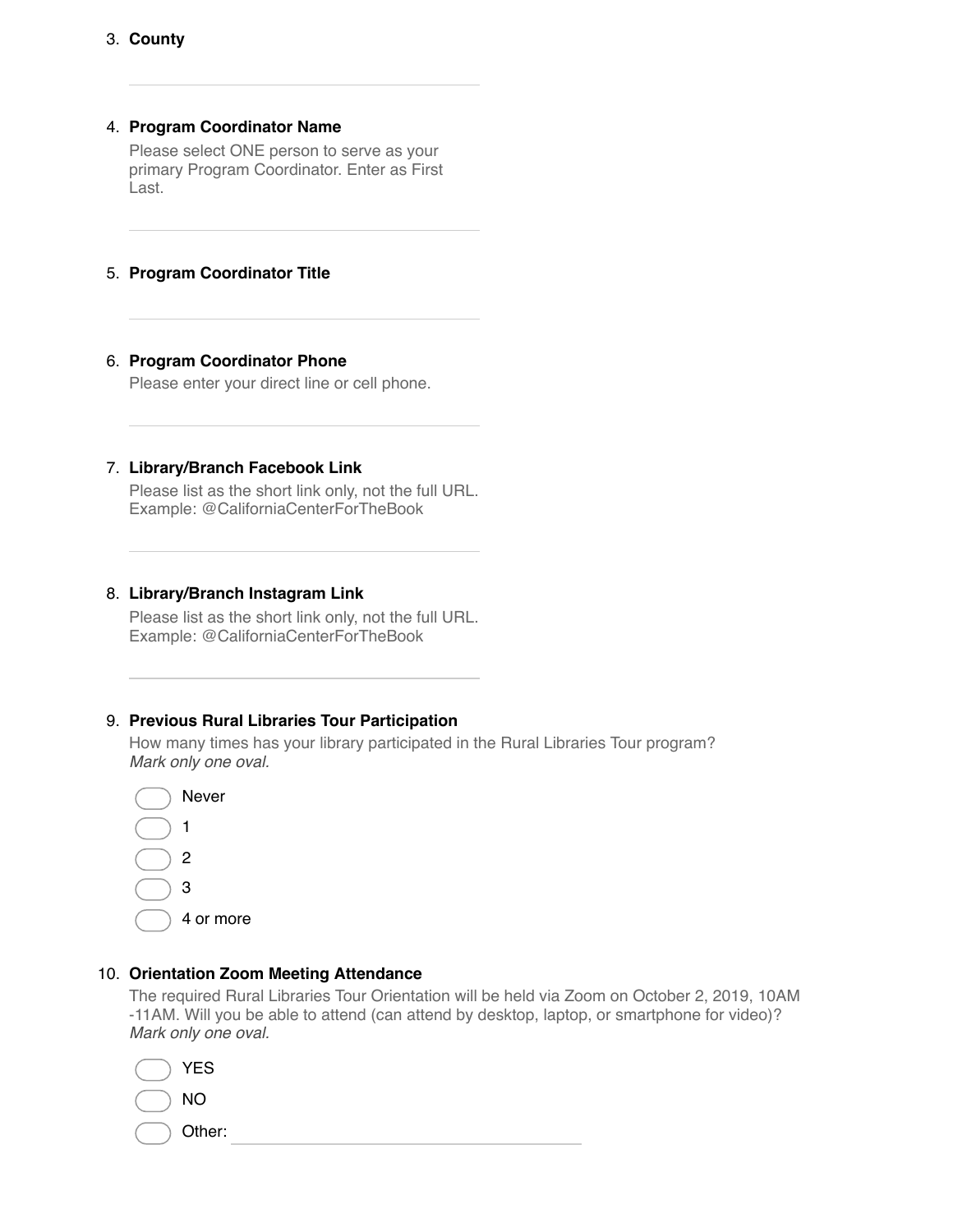## **Rural Libraries Tour Tentative Plan**

The Rural Libraries toolkit provides an overview, ideas for community partners, and more. Please also review previous programs. During the Zoom meeting on October 2, 2019, we will learn more and you [will have time to refine your plans. Please review the toolkit at https://calbook.org/rural-libraries-tour](https://www.google.com/url?q=https://calbook.org/rural-libraries-tour-toolkit/&sa=D&ust=1564442948299000&usg=AFQjCNHXumzoPZdFupkC8K3v9bL7HQOsgw)toolkit/ prior to applying.

#### 11. **Community Need**

Please describe how the Rural Libraries Tour meets a community need. Limit your response to 3 sentences.

#### 12. **Intended Audience**

Choose no more than 3 primary intended audiences. Priority is given to projects that include adults and/or multigenerational groups. *Check all that apply.*

| Teens                                                                            |
|----------------------------------------------------------------------------------|
| Adults                                                                           |
| <b>Families</b>                                                                  |
| Seniors                                                                          |
| <b>Multigenerational Groups</b>                                                  |
| Bilingual (English/Spanish) - Tim Z Hernandez & Olga Garcia Echeverria workshops |
| Other:                                                                           |

#### 13. **Potential Community Partner(s)**

Please see the toolkit for a list of potential community partners and then describe your community partner tentative plans below. LIMIT YOUR RESPONSE TO 3 SENTENCES. [https://calbook.org/rural-libraries-tour-toolkit/](https://www.google.com/url?q=https://calbook.org/rural-libraries-tour-toolkit/&sa=D&ust=1564442948301000&usg=AFQjCNG-DaXV_Y_cSAflURKWd7yPP7UQ4g)

**Writing Workshop Information**

Details will be confirmed in Fall 2019.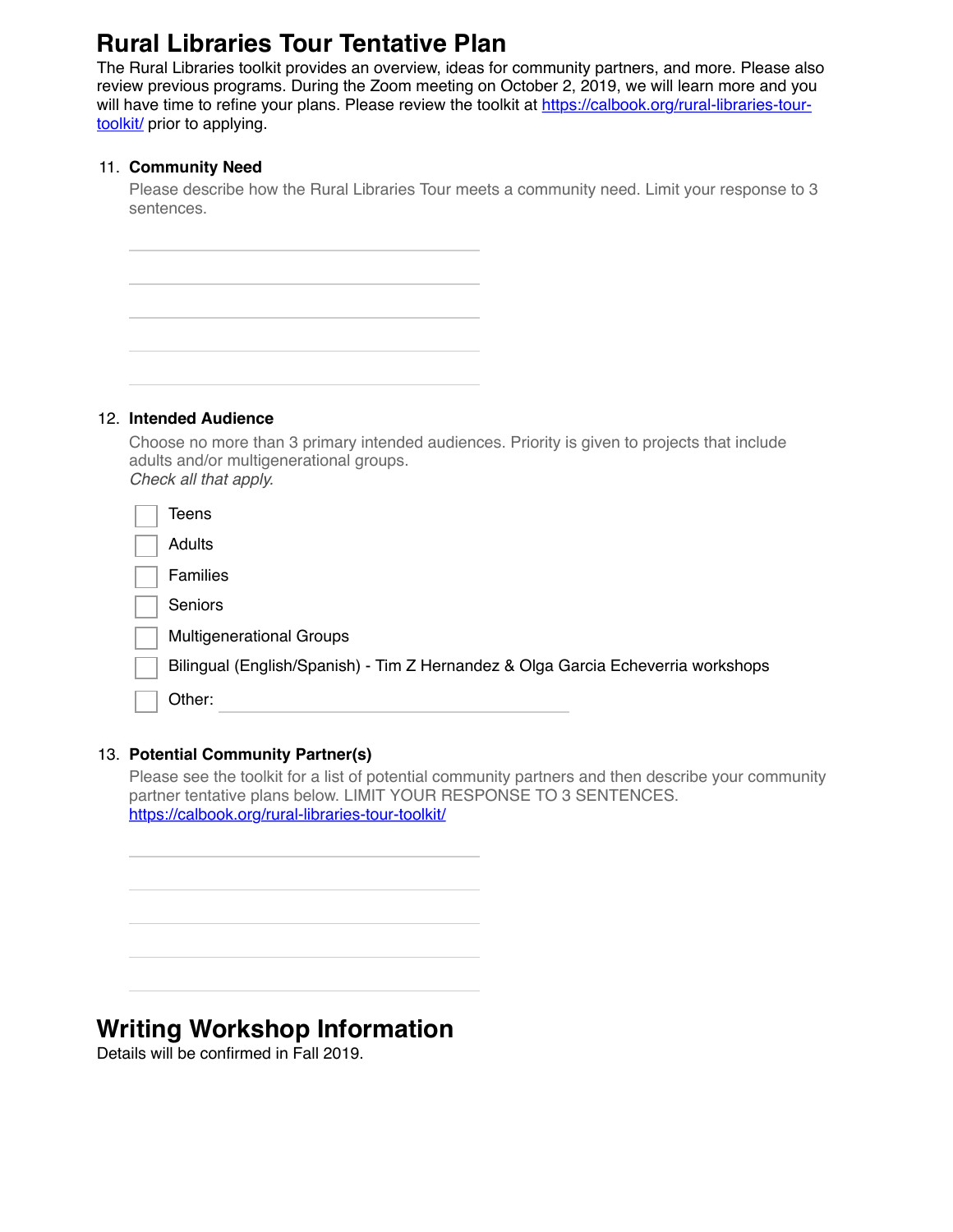#### 14. **Writer Requested**

Please select the writer that you would like to request and that serves your region. *Mark only one oval.*

Susan Wooldridge (Northern California)

Marisol Baca (Central California)

Tim Z. Hernandez (Central California)

Olga Garcia Echeverria (Southern California / Inland Empire rural locations)

#### 15. **Month Requested - Writing Workshop**

Please select (from the dropdown) the month you'd like to have the event at your location. *Mark only one oval.*

January 2020

February 2020

March 2020

April 2020

May 2020

June 2020

#### 16. **Event Start Time**

Enter your first choice for event start time. Workshops typically run 2 hours.

*Example: 8:30 AM*

#### 17. **Event End Time**

Enter your first choice for event end time. Workshops typically run 2 hours.

*Example: 8:30 AM*

#### 18. **Event Location Name**

Enter the name of the location you will hold the event. For Example: Anytown Library.

#### 19. **Event Location Address**

#### 20. **Event Location City**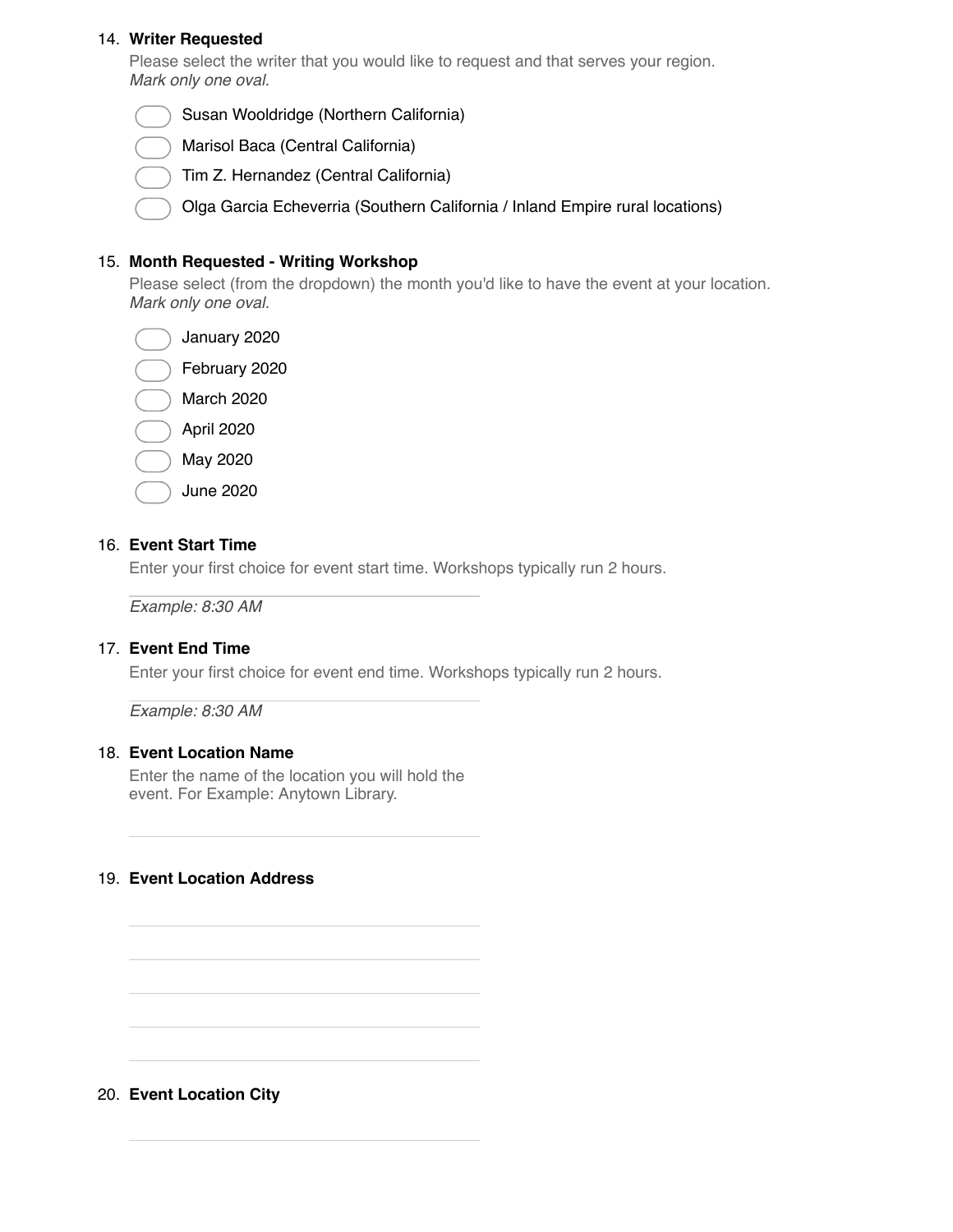#### 21. **Event Location State**

*Mark only one oval.*



#### 22. **Event Location Zip**

#### 23. **Mailing Address**

Please enter the mailing address (IF DIFFERENT THAN THE EVENT ADDRESS)

24. **Event Phone Number**

#### 25. **In-Kind/Matching/Local Budget**

Please list any in-kind/matching/local funds that your library, Friends group, or other organization will potentially contribute to the project. These might include printed materials or refreshments. Please do not include staff time in your estimates. Limit your response to no more than 2 sentences. If none available, please state.

### **Submission**

By submitting this application you agree to abide by the program guidelines, listed below. You also agree that your supervisor and/or administrator support your application and participation.

Participating libraries agree to:

- $\sim$  Attend the Orientation Zoom meeting
- $\sim$  Collaborate with at least one community partner (see toolkit for ideas)
- $\sim$  Ensure community surveys, program data, and final reporting are completed
- $\sim$  Actively share best practices with fellow librarians and program staff

California Center for the Book is a program of the California Library Association, supported in whole or in part by the U.S. Institute of Museum and Library Services under the provisions of the Library Services and Technology Act, administered in California by the State Librarian.